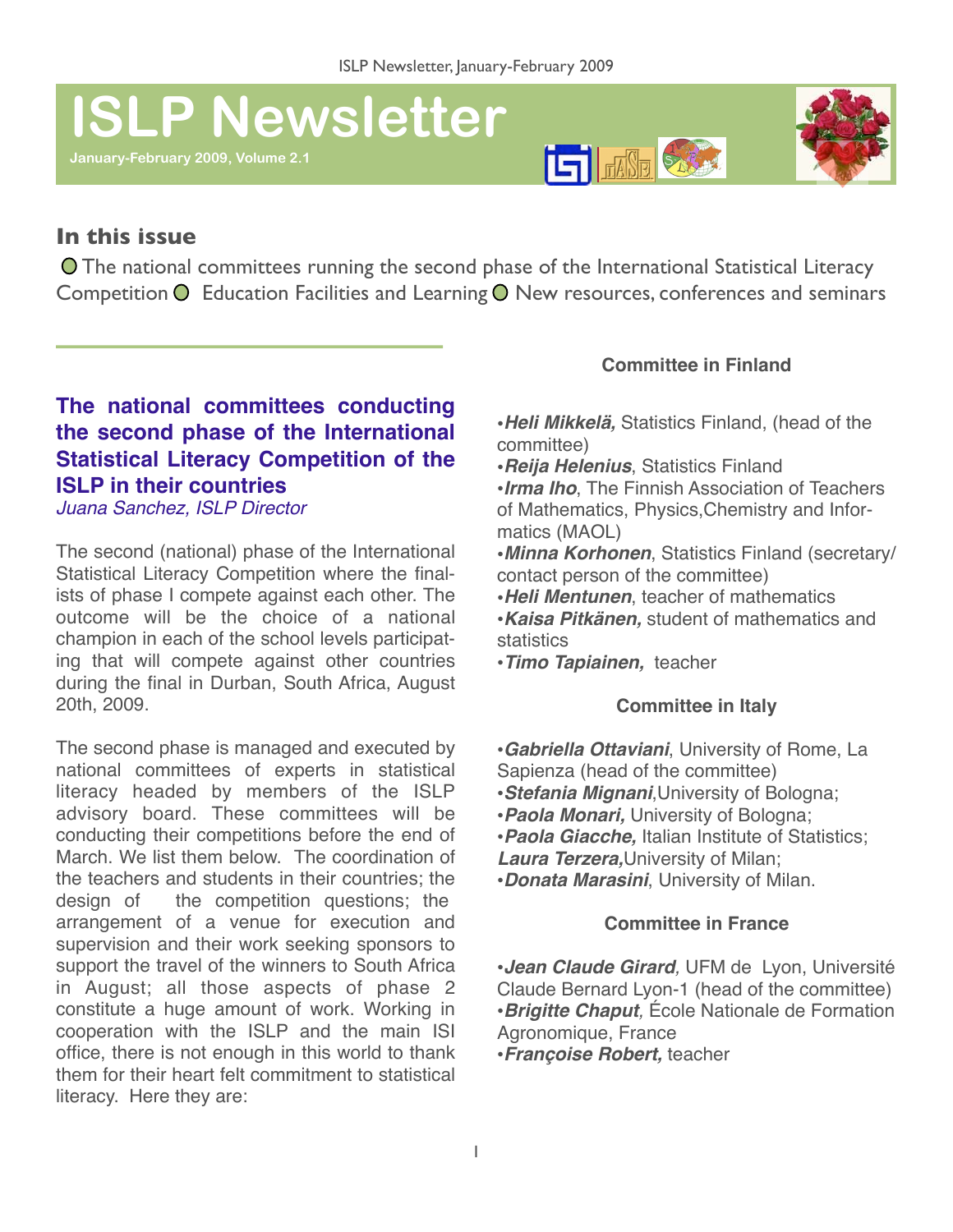## **Committee in Brazil**

- **•** *Lisbeth K. Cordani (USP (apos.)* **,** S. Paulo, Brasil), (head of the committee)
- **•** *Ângela Tavares Paes* (UNIFESP, S. Paulo Brasil)
- **•** *Marcelo M. Bueno Moreno* (SEDUC Caraguatatuba, SP, Brasil)

## **Committee in Portugal**

- **•** *Jaime Carvalho e Silva***,** U. de Coimbra
- **•** *Maria Eugénia Graça Martins* U. de Lisboa
- **•** *Emília Oliveira,*Escola Tomaz Pelayo and ALEA
- **•** *Maria Manuel da Silva Nascimento***,** U. de Trás-os-Montes e Alto Douro (Head of the Committee)
- **•** *José Alexandre dos Santos Vaz Martins,* Instituto Politécnico da Guarda
- **•** *Pedro Campos***,** INE and ALEA

### **Committee in the United States**

- *Martha Aliaga*, American Statistical Association
- *Kathryn Flores***,** California Dept. of Education
- *Juana Sanchez*, UCLA (Head of the committee)
- *Teacher***,** to be announced.

## **Committee in Spain**

•*Vicente Novegil Souto***,** U. de Vigo, Spain (head of the committee.

•*Albert Satorra,* U Pompeu Fabra, Barcelona

•*Teacher,* to be announced

The committees for South Africa and the South American countries will be announced in our next newsletter.

You may read more about the ISLP competition at

[http://www.stat.auckland.ac.nz/~iase/islp/compe](http://www.stat.auckland.ac.nz/~iase/islp/competition) [tition](http://www.stat.auckland.ac.nz/~iase/islp/competition)

# **The missing variable in Statistics Education studies. Do Educational Facilities matter?**



Does the planning and design of educational facilities – schools, colleges and universities – impact learning? The OECD Program on Educational Building (PEB) promotes

the exchange and analysis of policy, research and experience in all matters related to educational building. A recent publication of this organism studies the impact of the buildings on learning, reaching very interesting conclusions. The publication costs \$, like many OECD publications, but by looking at the web side you may get a glimpse at the best school buildings around the world. [http://www.oecd.org/document/62/0,3343,en\\_26](http://www.oecd.org/document/62/0,3343,en_2649_35961311_36264702_1_1_1_1,00.html) [49\\_35961311\\_36264702\\_1\\_1\\_1\\_1,00.html](http://www.oecd.org/document/62/0,3343,en_2649_35961311_36264702_1_1_1_1,00.html)

## **The UK has new data handling tools**

#### *By Neville Davies*

A beta version of our data interrogation tool is at [www.experimentsatschool.ntu.ac.uk/datatool/da](http://www.experimentsatschool.ntu.ac.uk/datatool/datatool.swf) [tatool.swf](http://www.experimentsatschool.ntu.ac.uk/datatool/datatool.swf). You will be dynamically sampling live from our databases.

We are also about to launch our new free resource, which comprise 9 chapters on doing stats with IT. Have a look at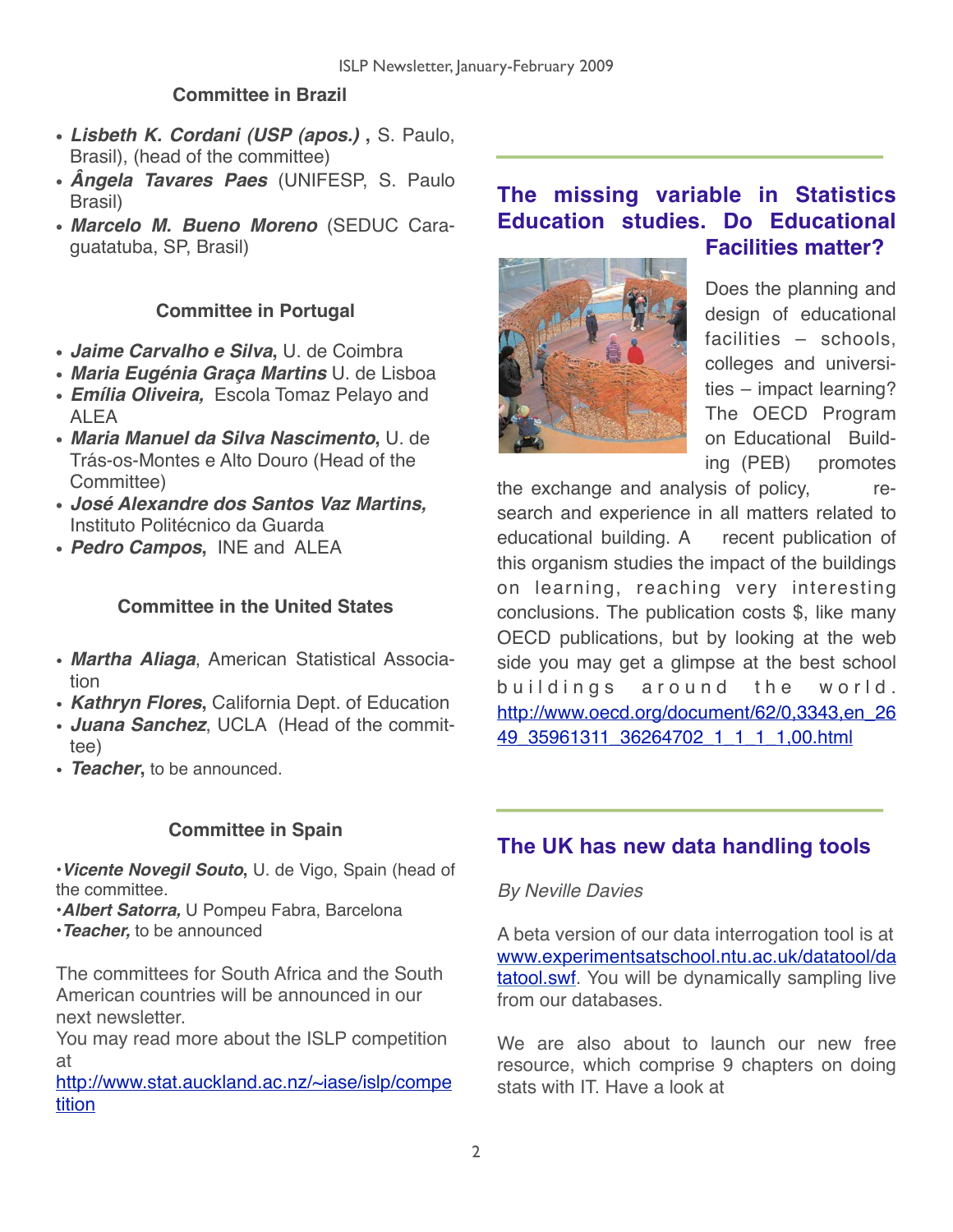#### [www.censusatschool.ntu.ac.uk/engagingstats.ht](http://www.censusatschool.ntu.ac.uk/engagingstats.html) [ml](http://www.censusatschool.ntu.ac.uk/engagingstats.html)

You will see in the book featured in the last link the word Autograph. For those not familiar with it, Autograph is the best selling school-level software for maths and stats in the UK. But you might want to have a look at the software. You can download a 30-day time-bombed version from the web site. [http://www.autograph-maths.com/.](http://www.autograph-maths.com/) Teachers in the UK like the software because it does so much dynamic maths as well.

Aproveitamos para referir que já saiu a mais recente Estatística em Foco - Reciclagem do Plástico - que apresenta alguns dados estatísticos sobre a reciclagem do plástico (Revista Pro-teste da Deco, Janeiro de 2009).

[http://www.alea.pt/html/statmes/html/statmes00](http://www.alea.pt/html/statmes/html/statmes0000.html) [00.html](http://www.alea.pt/html/statmes/html/statmes0000.html)

Aguardamos a sua visita, (A EQUIPA DO ALEA) <http://www.alea.pt/>

## **Statistics Teacher Network (STN) Issue 73 Posted Online (USA)**

The Statistics Teacher Network (STN) is a free newsletter published by the ASA/NCTM Joint Committee on Curriculum in Statistics and Probability for Grades K-12. Issue 73 of STN is now online at [www.amstat.org/education/stn](http://www.amstat.org/education/stn). Readers are encouraged to submit articles for publication. Please email STN Editor Derek Webb at [dwebb@bemidjistate.edu.](mailto:dwebb@bemidjistate.edu)



Neste novo Desafio, lançado no ALEA, são apresentados problemas baseados numa notícia publicada na revista «Notícias TV». Os alunos podem responder até ao dia 5 de março de 2009. Todos os alunos que responderem correctamente ficam habilitados a um prémio. [http://www.alea.pt/html/desafios/html/desafios.ht](http://www.alea.pt/html/desafios/html/desafios.html)

[ml](http://www.alea.pt/html/desafios/html/desafios.html)

## **XXXXIème Journées de Statistique de la SFdS Second Appel à communications**



## **(***Date limite* **REPORTEE : 15 février 2009)**

Les **Journées de Statistique**, congrès annuel de la Société Française de Statistique, se tiendront **à Bordeaux du 25 au 29 mai 2009**. Nous avons le plaisir de vous annoncer l"ouverture de l"appel aux communications pour la 41ème édition, via le site internet

<http://www.sm.u-bordeaux2.fr/JDS2009/>

Jean-Claude REGNIER Président du groupe "Enseignement de la Statistique" SOCIETE FRANCAISE DE STATISTIQUE Institut Henri Poincaré e-mail : [sfds@ihp.jussieu.fr](mailto:sfds@ihp.jussieu.fr) <http://www.sfds.asso.fr/>